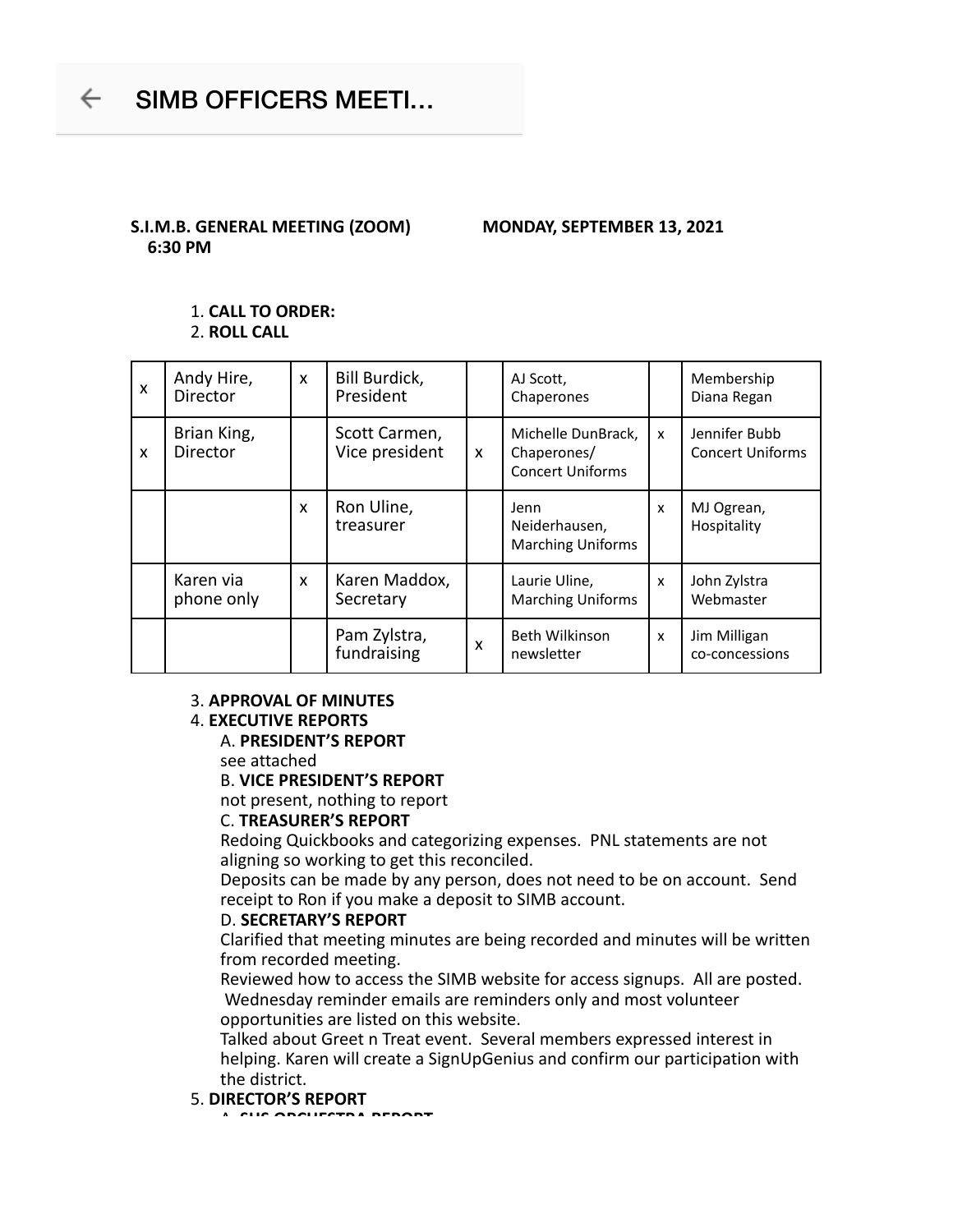#### A. **SHS ORCHESTRA REPORT**

Thanks to uniform committee

Oct 20 first concert at 7pm. All groups will be together, no restrictions, live streamed will be an option. No potlucks will be held.

Electrify your Symphony Nov 19. Ticket Sales are live and tickets have already been sold.

Chamber Strings will be participating in Beyond Beethoven on Dec 14 at Severance. Will also perform this piece at Dec concert.

DISNEY. Chaperones have been chosen and notified. Each chaperone will be subsidized \$300 from SIMB.

Solo and Ensemble will be in person in Januray. Signups will occur in early December.

## B. **SHS BAND REPORT**

8th grade had a positive on-field experience.

Senior night coming up, parents will sign up at 5:45.

Last few games

First week of Nov postseason concert.

#### C. **SMS ORCHESTRA REPORT**

Via Beth. Fundraiser at SMS due today.

Electrify your Symphony notices have been sent. Concessions will participate.

D. **SMS BAND REPORT**

Getting ready for holiday concerts

## 6. **PUBLIC COMMENT**

NA

7. **OLD BUSINESS**

NA

## 8. **NEW BUSINESS**

NA

#### 9. **NOMINATION COMMITTEE**

## 10. **COMMITTEE REPORTS**

## A. **CONCERT UNIFORMS**

Couple boys still need fitted for tux. List will be sent on who didn't pay tux fee. Five dresses had manufacturing issues. No estimated date of arrival.

## B. **CHAPERONE**

chaperones needed for Friday especially due to senior night. Chaperones will be provided at Southpark Mall pumpkin patch event and orchestra concert.

## C. **HOSPITALITY**

Will not do potluck dinners this year.

Due to SIMB providing meal to band students, consider providing a meal for the orchestra students.

## D. **PUBLICITY/WEB**

posted miscellaneous announcements to web Tickets are prepared for winter fundraiser

## E. **MARCHING BAND UNIFORMS**

report via Ron Unline

Uniforms were just dry cleaned. Thanks to volunteers.

Plans to decorate the room for Halloween.

#### F. **MEMBERSHIP**

196 members currently. Sept 30 ended drive but has been extended to Oct 20. Will be at the orchestra concert to recruit members. Will not be doing membership gift card contest drawing at potluck as planned. Looking for ideas on when/ where to perform the membership raffle. Discussion took place and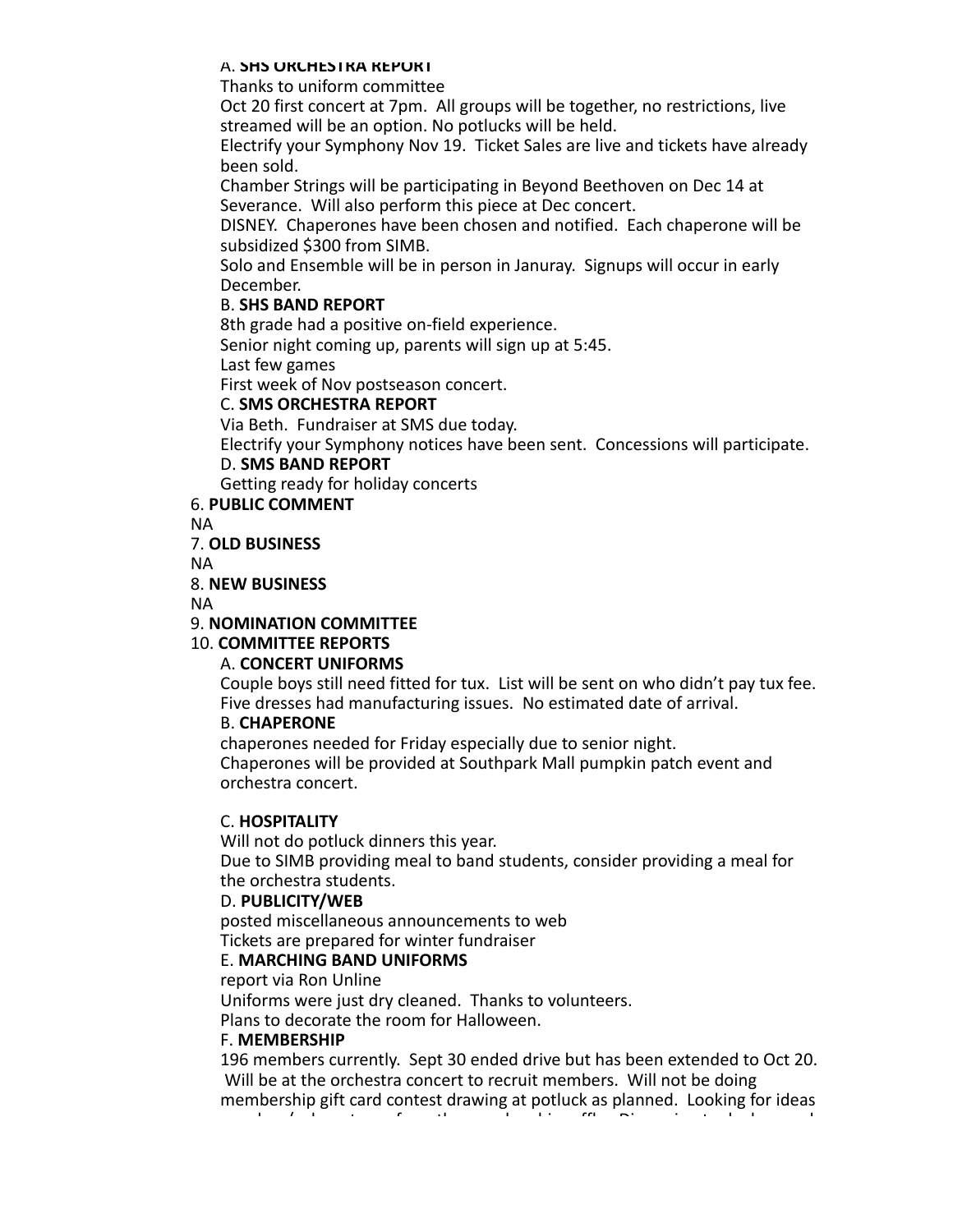on when/ where to perform the membership raffle. Discussion took place and will do high school drawing during orchestra concert between performances. Has list of people interested in committees as marked on their membership. Will resend to committee chairs so they can touch base.

#### G. **NEWSLETTER**

Oct 22 next deadline. Next newsletter will cover Nov and Dec.

Keep submissions ontime so information is relevant.

## 11. **FUNDRAISING**

#### A. **CONCESSION**

Jim reinforced DQ relationship for concessions. They have been a good partner with us.

Will work on basketball DQ signage after approval from Wingler.

Bought new popcorn machine. It is working well but we will more than likely need another by next football season.

Used donated Otis Spunkmeyer cookie oven for the first time to serve cookies during 8th grade night. Wrote the DECA teachers a thank you email for the donation.

Committee recently met to discuss basketball season and other upcoming concessions events

#### B. **GENERAL FUNDRAISING**

\$7200 mattress fundraiser profits. Will be presenting check this week.

## 12. **LIAISON REPORTS**

13. **OTHER COMMITTEE REPORTS**

#### 14. **ADJOURNMENT**

15. **NEXT MEETING:** MONDAY, Nov 8 2021 AT 6:30 PM (ZOOM)

December meeting will be forgone unless need arises before then.

# **2021**

## PRESIDENT'S REPORT: MONDAY, OCTOBER 11,

## 1. **THE PURPOSE OF SIMB:**

A. Provide volunteer support to the band and orchestra programs and directors within the Strongsville City Public Schools.

B. Provide supplementary financial support to the band and orchestra program within the Strongsville City Public Schools outside of the district budget.

C. Promote and foster interest in the band and orchestra programs with in the Strongsville City Public Schools.

D. Sustain the Fundraising efforts of SIMB.

## 2. **GENERAL HOUSEKEEPING NOTES:**

On behalf of SIMB, we want to pass along our condolences to Mrs. Shari Hickman and family on the passing of Rob Hickman. Rob passed away on Tuesday, October 05, 2021 from COVID. Our thoughts and prayers go out to the family. The Hickman Family along with the Marshall Family help assist the Concession Team with the doughnuts sales during the 2019 Football Season.

## 3. **CONCESSION FUNDRAISING:**

A. Concessions are going strong this year. The Weekend of October 15, 2021 is going to be busy. We have three football games between Friday the 15<sup>th</sup> and Saturdav the 16<sup>th</sup>. Please sign up to help